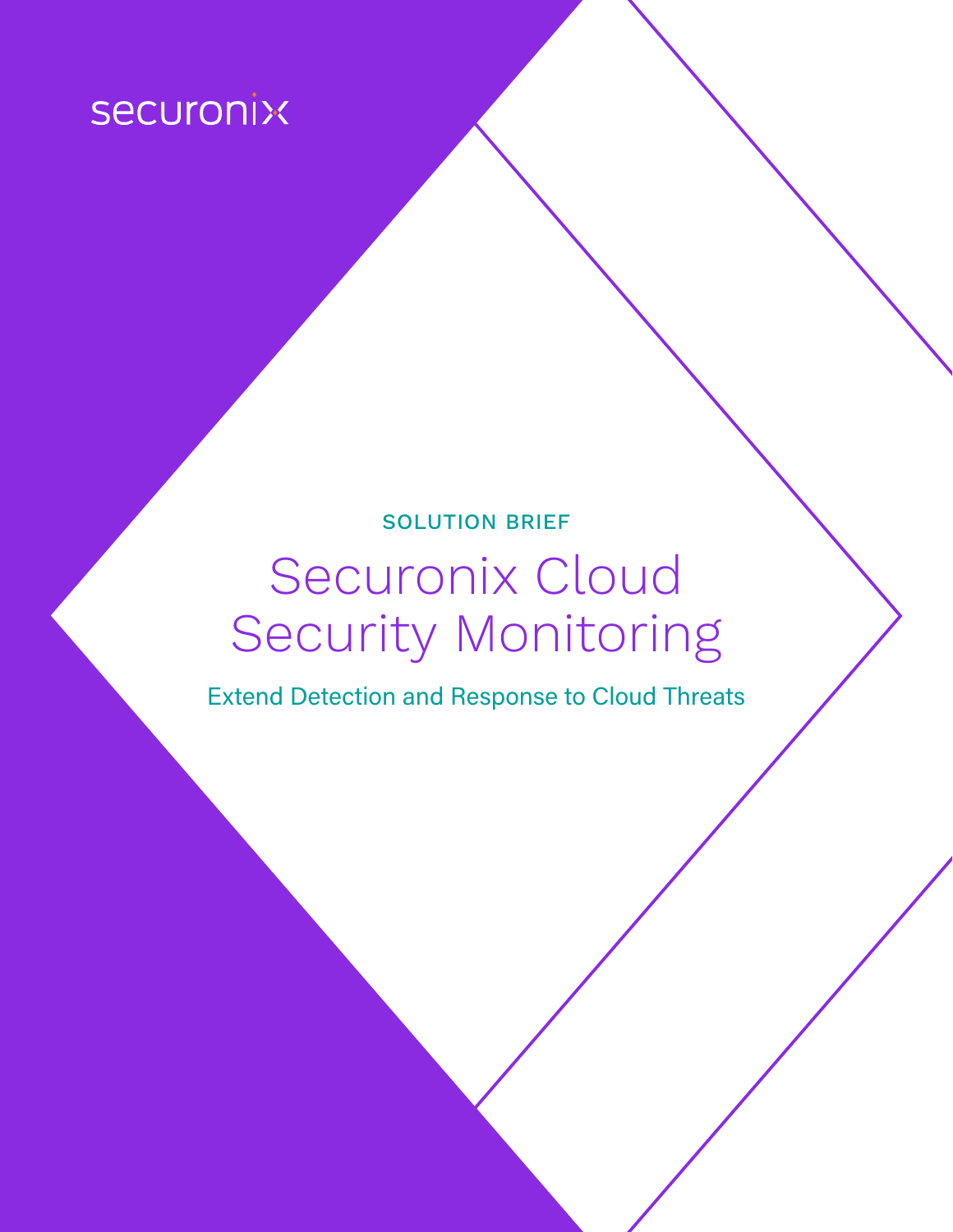## Secure Your Modern Enterprise

Enterprises are rapidly adopting cloud technologies, resulting in a huge number of enterprise applications and use cases moving to cloud-based systems. However, legacy on-premises security controls are insufficient to secure cloud environments. Organizations need a solution that can prevent unauthorized access to sensitive data in the cloud, without hindering the productivity of their workforce.



## Our Approach

Securonix monitors and analyzes security events to detect malicious activity without latency. Using advanced analytics we correlate on-premises data sources and cloud-based data together for end-to-end visibility across your entire IT environment. We help you extend detection and response to cloud-borne threats and integrate with major cloud providers including:





## Solution Benefits

#### **Simplify Cloud Data Collection and Response**

Cloud data sources aren't easy for many legacy, on-premises solutions to ingest and search across uniformly, but are an essential part of your environment. Securonix integrates directly with major cloud services and security tools to help detect and respond to threats in near real-time.

#### **Detect and Respond to Threats to your Cloud Data**

Cloud data is highly dynamic and requires a solution that can identify unknown attacks. If your security solutions are only searching for known threats, you could be missing attacks.

#### **Meet Your Compliance and Data Privacy Needs**

Organizations moving to the cloud need to ensure they meet compliance mandates. If compliance isn't followed, you risk fines and reputation loss that can hurt your organization.